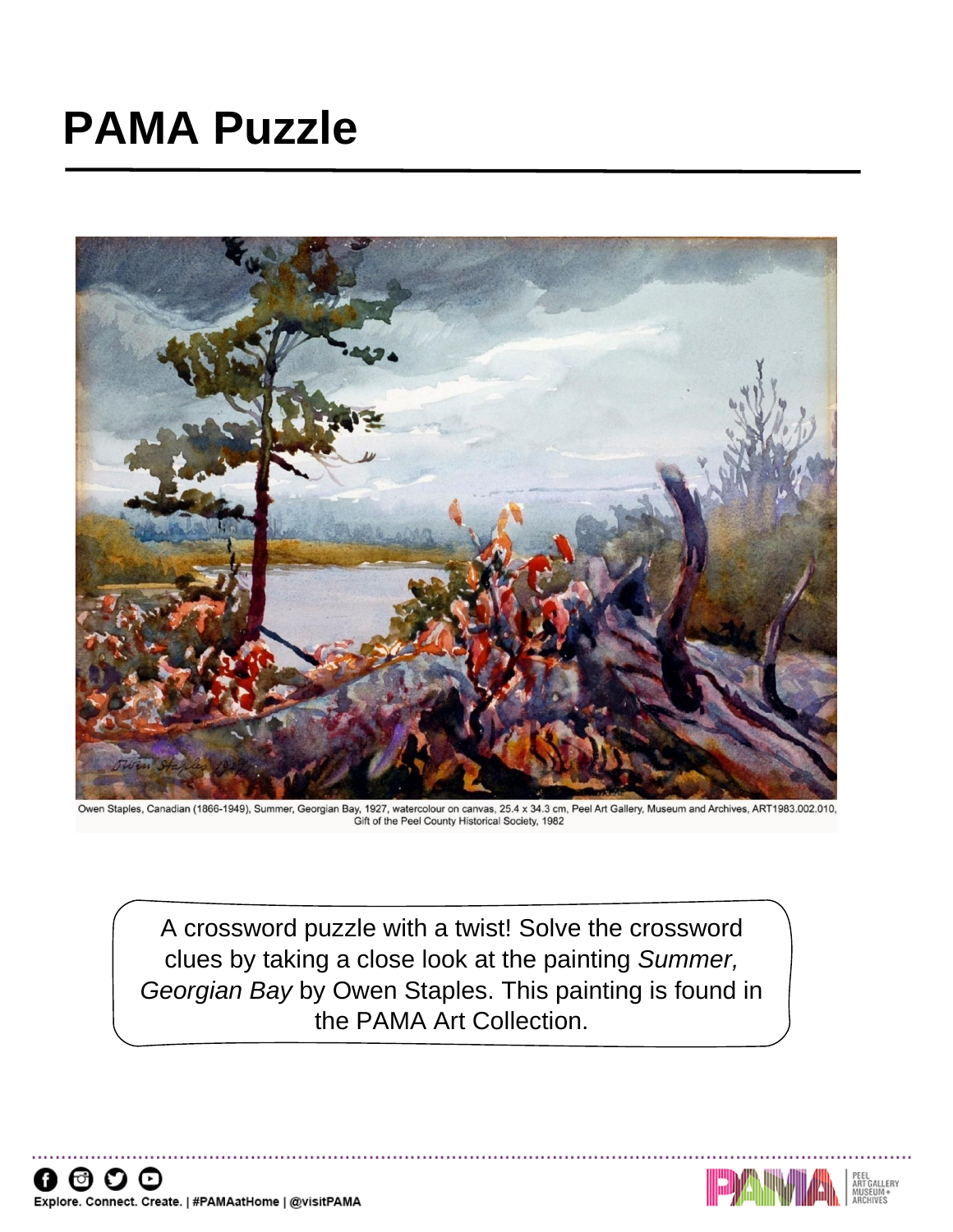

## **Across:**

- 4. The season pictured in the painting
- 7. An explorer who reached Georgian bay in 1615
- 9. Nicknamed the sixth Great Lake
- 10. The medium of the artwork
- 11. Canadian Artist
- 13. One of the species of fish that may be in the water
- 17. The subject of this painting, generally speaking
- 18. The province of the scene
- 21. Seen in the distance of the painting
- 22. Island found in the Bay
- 24. The family of trees depicted windswept

## **Down:**

- 1. Peninsula that borders the Bay
- 2. The foreground of the painting is dominated by this, a botanical term
- 3. A Great Lake the painted Bay borders 5. With 18 down, one of the main colours in the foreground
- 6. The gloomy section of the painting
- 8. One of the species of fish that may be in the water
- 12. An artistic effect that gives the painting depth
- 14. The surface the painting is made on
- 15. Sheet of cloud pictured
- 16. An activity with a rod that might take place in the Bay
- 18. With 5 down, one of the main colours in the foreground
- 19. One of the species of fish that may be in the water
- 20. The sky is very \_\_\_\_
- 23. Part of the painting that stands out